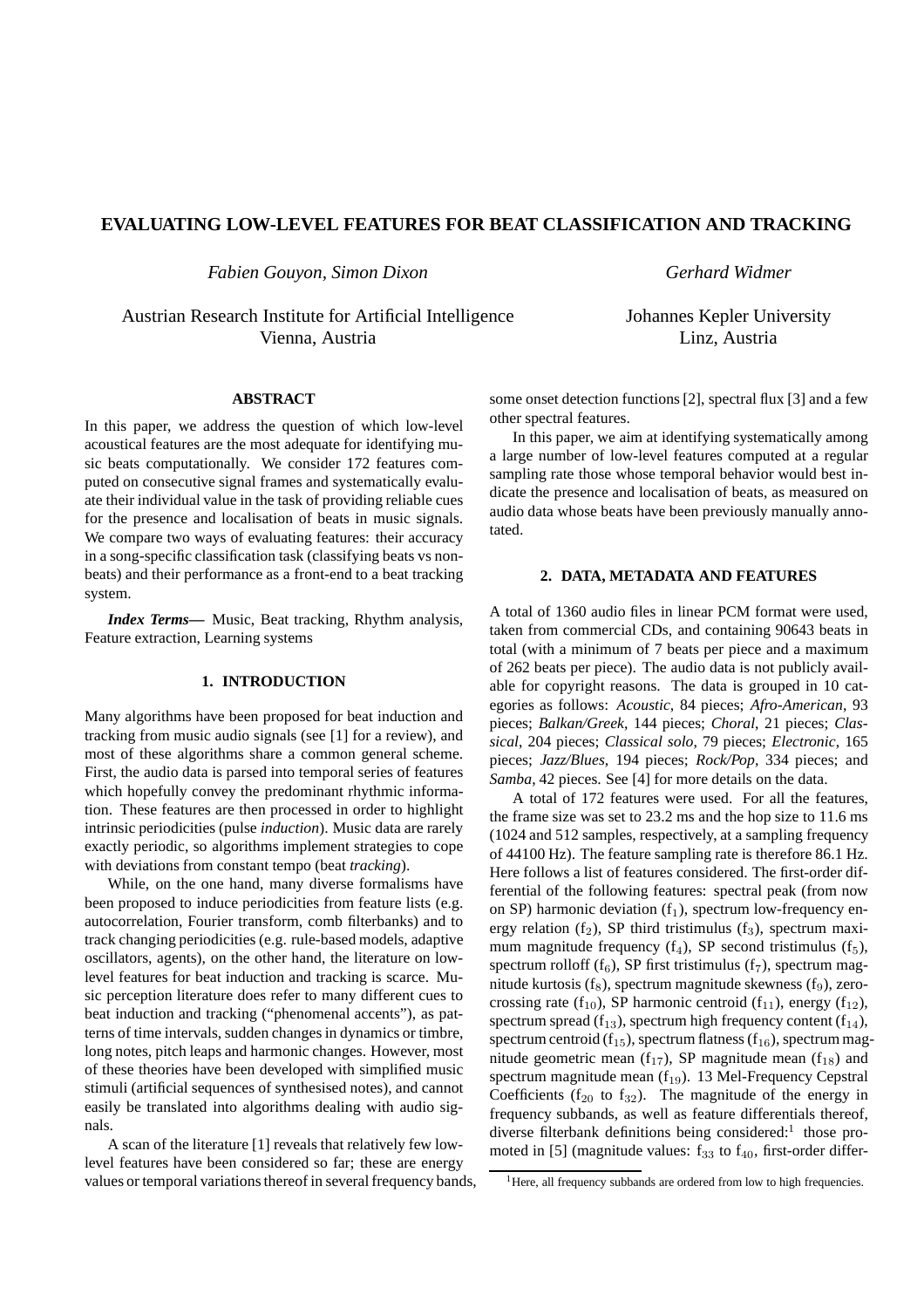entials:  $f_{41}$  to  $f_{48}$  and magnitude-normalised first-order differentials:  $f_{49}$  to  $f_{56}$ ), 36 ERB (Equivalent Rectangular Bandwidth) bands distributed between 50 Hz and 20 kHz (magnitude values:  $f_{57}$  to  $f_{92}$ , first-order differentials:  $f_{93}$  to  $f_{128}$  and magnitude-normalised first-order differentials:  $f_{129}$  to  $f_{164}$ ). An implementation of the energy features proposed in [6]  $(f<sub>165</sub>$  to  $f<sub>168</sub>)$ . The implementation by [7] of 4 onset detection features, i.e. high-frequency content  $(f_{169})$ , phase deviation  $(f_{170})$ , spectral difference  $(f_{171})$  and complex spectral difference  $(f_{172})$ . More details on feature implementation can be found in [4].

### **3. METHODS**

#### **3.1. Classification**

We define two classes: beats and non-beats, and evaluate features on each music piece according to the following criterion: relevant features are those whose values permit a machine learning algorithm to achieve high levels of accuracy in beat classification. Given the time indexes of beats and the time series of frame feature values, the feature value associated with each beat is taken from the frame in the near vicinity of the beat where the feature value is maximum [4]. Instances of non-beats are generated by selecting a random point between each pair of beats. We used a total of 89283 non-beats.

Features are evaluated according to the predictive accuracy of an instance-based classifier (k-NN, with  $k=3$ ).<sup>2</sup> Classification accuracies are computed via 10-fold cross-validations, computed on *individual music pieces*. An accuracy estimate of a given feature subset is obtained for each piece, and the final accuracy estimate is then computed as the average over the whole set of pieces (or the pieces of a specific music category, when indicated). The evaluation of a given feature accounts for a reduced number of instances taken from the same music piece, hence the obvious danger of overfitting. However, we get a valid estimate of relevance of this feature by averaging over a significant number of music pieces.

As we define the same number of beats and non-beats for each piece, the classification rate when always guessing the most probable class (i.e. the baseline) is 50%. This value should be kept in mind when assessing the goodness of any feature set (an accuracy of 50% is bad as it corresponds to the chance level).

#### **3.2. Beat tracking**

The second evaluation procedure focuses on the performance of each feature as front-end to the beat tracking system Beat-Root [8]. In BeatRoot, initial processing of the audio signal is concerned with finding the onsets of music notes. The

original version of BeatRoot used a time-domain onset detection algorithm, which found local peaks in the slope of a smoothed amplitude envelope. Although well-suited to music with drums, this method was less reliable at finding onsets of other instruments, especially in a polyphonic setting, so it was replaced with an onset detector based on spectral flux (see [9]). In these experiments, the spectral flux function is replaced by the feature which is being evaluated, and peaks in this feature are considered as onsets for the purposes of beat tracking.

Given a feature vector  $f(i)$ , the peak-picking algorithm selects a peak at frame number  $n$ , subject to the following constraints:

$$
f(n) \ge f(k) \text{ for all } k \text{ such that } n - w \le k \le n + w
$$

$$
f(n) \ge \frac{\sum_{k=n-mw}^{n+w} f(k)}{mw + w + 1} + \delta
$$

$$
f(n) \ge g_{\alpha}(n - 1)
$$

where  $w = 3$  is the size of the window used to find a local maximum,  $m = 3$  is a multiplier so that the mean is calculated over a larger range before the peak,  $\delta$  is the threshold above the local mean which an onset must reach, and  $g_{\alpha}(n)$ is a threshold function with parameter  $\alpha$  given by  $g_{\alpha}(n) =$  $\max(f(n), \alpha g_\alpha(n-1) + (1-\alpha)f(n))$ 

The tempo induction algorithm uses the calculated onset times to compute clusters of inter-onset intervals (IOIs). An IOI is defined to be the time interval between any pair of onsets, not necessarily successive. A clustering algorithm finds the most significant metrical units, and the clusters are then compared to find reinforcing groups, and a ranked set of tempo hypotheses is computed. Based on these hypotheses, the beat tracking algorithm employs a multiple agent architecture to match sequences of beats to the music, where each agent represents a specific tempo and alignment of beats with the music. The agents are evaluated on the basis of the regularity, continuity and salience of the onsets corresponding to hypothesised beats, and the highest ranked beat sequence is returned as the solution.

These beat sequences are evaluated by combining the number of matched beats  $b$ , the number of false positives  $p$  and the number of false negatives  $n$  to give a score between 0 and 1:  $score = \frac{b}{b+p+n}.$ 

### **4. RESULTS**

The performance of individual features in both tasks is shown on Figure 1. Table 1 gives the 4 best features for each task as well as a breakdown with respect to music categories.

For all features, classification accuracies are higher than beat tracking performance. There are several reasons for that. The first reason lies in the beat tracking performance measure itself. Unlike the classification accuracy, this measure is brittle: because the beat tracker focuses on a specific metrical

 $2$ Experiments described in this paper have been conducted with the free software Weka, available under GPL at http://www.cs.waikato.ac. nz/ml/weka.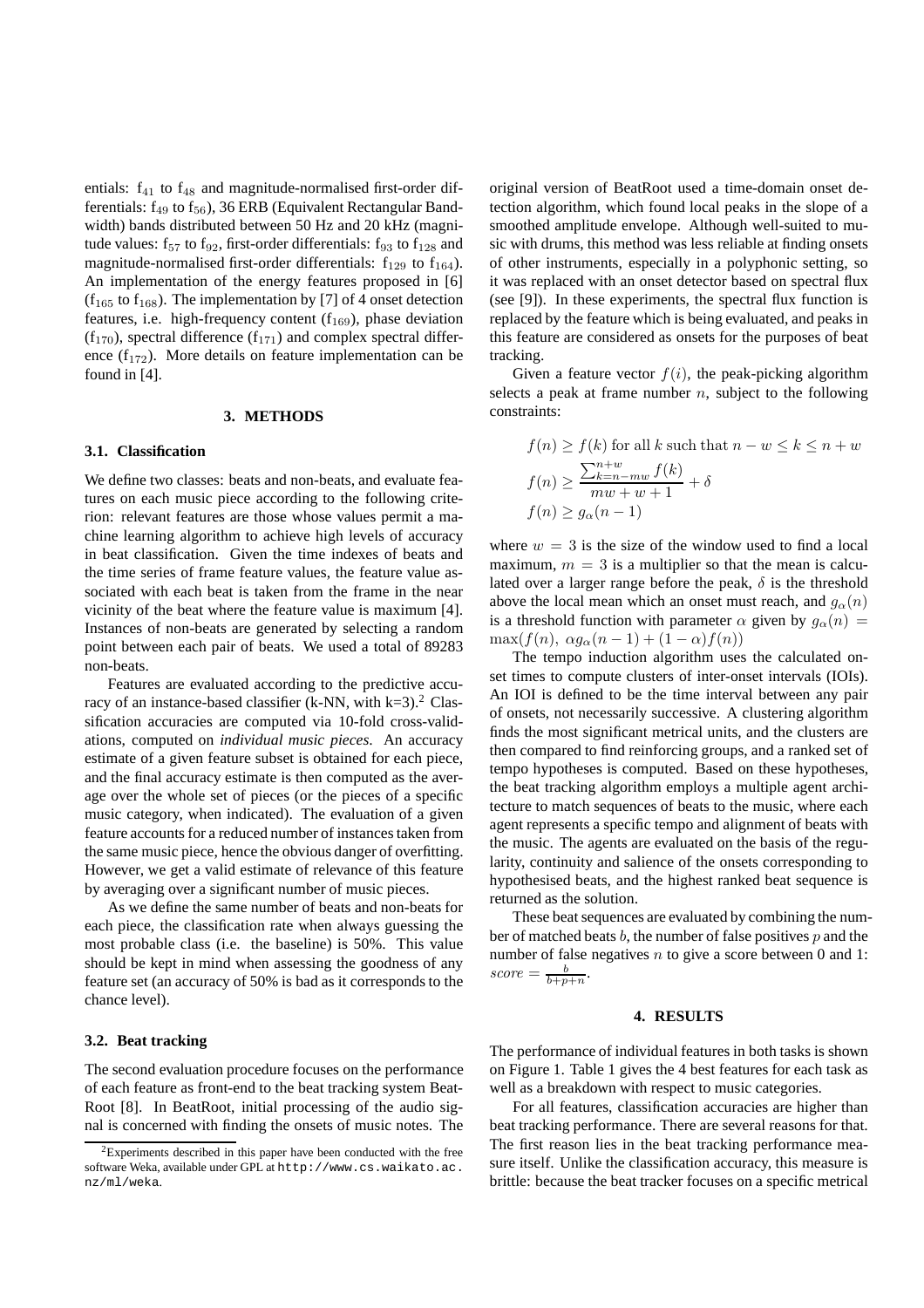

**Fig. 1**. Performance (in %) of individual features in the classification and beat tracking tasks. Features are indexed by families: spectral features (from 1 to 19), first-order differential of MFCCs (20-32), energy in Dixon's filterbank (33-56), energy in ERB filterbank (57-164), Klapuri's features (165-168) and Bello's onset detection features (169-172).

level, a focus on a wrong metrical level can cause the performance to decrease by e.g. one half. This is not the case for classification as the correct or incorrect classification of a given beat does not depend on its distance to other beats, but only on the feature value. Another reason is that, unlike the beat tracker, the classification process uses some ground-truth knowledge when making decisions (i.e. in each run,  $\frac{9}{10}$  of the annotated beats are used to learn how to classify the remaining  $\frac{1}{10}$ ). Further, the classifier is asked to make decisions on relatively few instances, as we defined as many non-beats as beats, while for BeatRoot, any time point is a potential beat. These factors make the classification accuracies overly optimistic with respect to the beat tracking task.

Even if the curves do not have exactly the same shape, they are correlated. To a certain extent, with the exception of some outliers, the *relative ranking* of features is similar in both tasks (at least within a given feature family). This tells us that classification accuracies are somehow representative of the worth of features for beat tracking.

However, in some cases, relative feature rankings are not similar for both methods. It is our belief that differences in relative ranking indicate features for which the use of groundtruth data makes a difference in the determination of beats. For instance, features related to the representation of the timbre —the first-order differential of MFCCs (features 20 to 32) and some spectral features such as the spectrum centroid  $(f_{15})$ and flatness  $(f_{16})$ — are very good for classification while they do not score well in beat tracking. It may be that these timbre features work well in classification because they permit the classifier to learn global spectral shapes (i.e. rough instrument models) specific to beats of each music piece. On the other hand, the beat tracker derives discrete data (peak positions) from continuous features by peak-picking, and peaks detected in timbre features represent relatively badly (with respect to other features) beat positions and periodicities of interest. The beat tracker peak-picking algorithm adapts its threshold to each music piece, but, unlike the classifier, this adaptation is unsupervised, i.e. it has no feedback about what works and what not. In sum, timbre features are relevant in the representation of beats, but in order to take the most advantage of these features, beat tracking should adapt in some way to the particular timbre recurring on the beats of each music piece at hand.

As can be seen in Table1, on average, the best feature for classification is the first-order differential of the first MFCC (which amounts to the variation of the signal energy in dB). Other good features are the variation of the energy in low and high frequency bands (between 100 and 400 Hz and above 5 kHz) and of measures of the spectrum magnitude mean (features 17 to 19). These features are correlated with note onsets. Beat tracking also performs very well with these features, and also with [7]'s onset detection features (the best feature being the complex spectral difference). This confirms the common belief that onset times and IOIs are strongly correlated with beat positions and periodicities of interest.

Both methods show similar relative rankings of the energy (or variation thereof) in frequency subbands (e.g. features 57 to 92). They show for instance that energy between 500 Hz and 1.5 kHz (ERB bands 9 to 15) is relatively irrelevant to beat tracking. An interpretation is that the voice, whose spectral energy is maximally present between these frequencies, may be the instrument which is, on average, less representative of the metrical structure.

We can also see in Table 1 that the best features depend to some extent on music category. The union of the 4 best features for each of the 10 music categories amounts to a set of 16